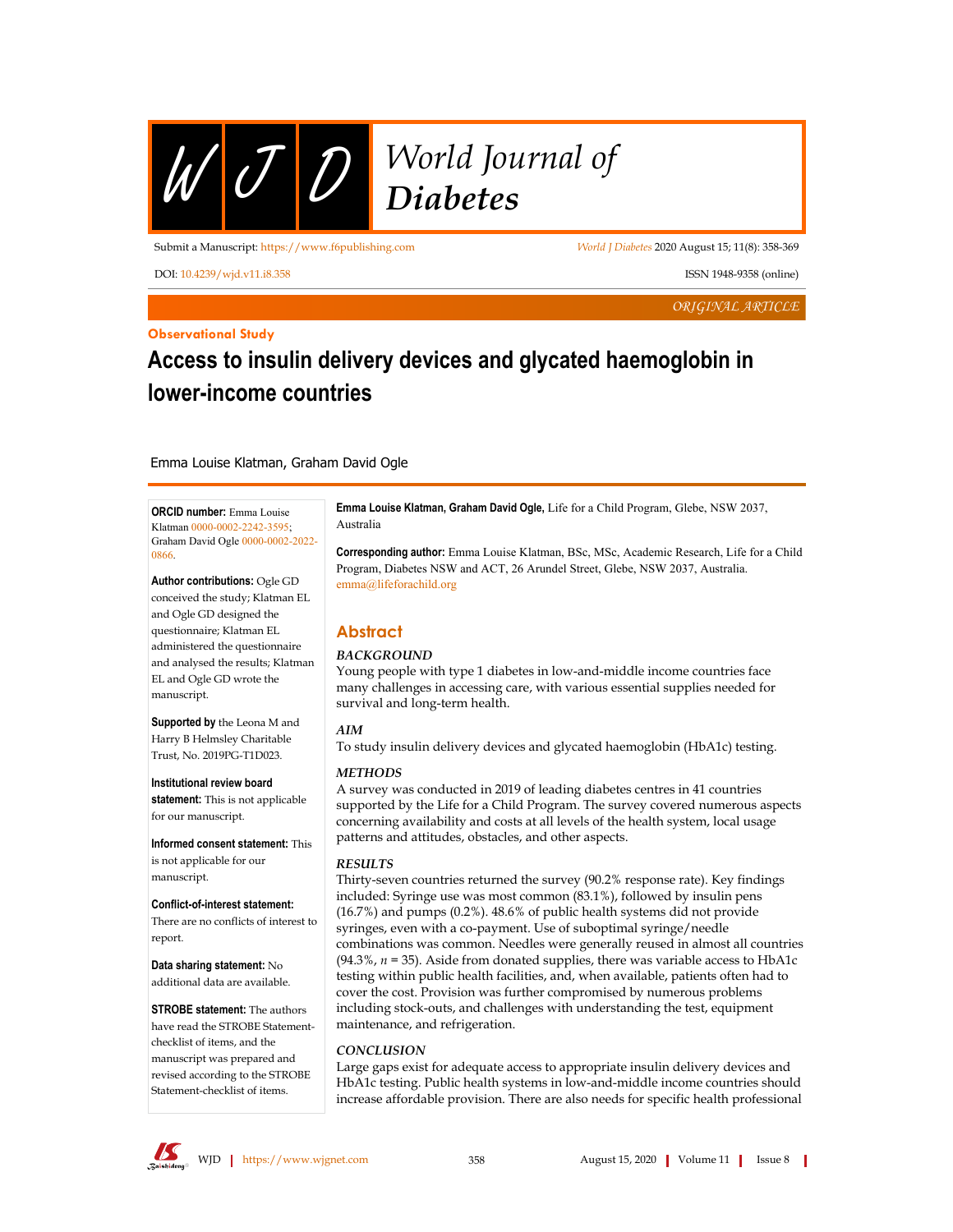Open-Access: This article is an open-access article that was selected by an in-house editor and fully peer-reviewed by external reviewers. It is distributed in accordance with the Creative Commons Attribution NonCommercial (CC BY-NC 4.0) license, which permits others to distribute, remix, adapt, build upon this work non-commercially, and license their derivative works on different terms, provided the original work is properly cited and the use is non-commercial. See: htt p://creativecommons.org/licenses /bv- $nc/4.0/$ 

#### Manuscript source: Invited manuscript

Received: February 3, 2020 Peer-review started: February 3, 2020 First decision: March 5, 2020 Revised: June 3, 2020 Accepted: July 1, 2020 Article in press: July 1, 2020 Published online: August 15, 2020

#### P-Reviewer: Gabriel S,

Tzamaloukas AHH, Vorobjova T S-Editor: Zhang L L-Editor: A P-Editor: Ma YJ



training and diabetes education; elimination of customs duties and taxes; development of inexpensive, robust HbA1c testing methods that do not require refrigeration of testing supplies; differential pricing schemes; and other solutions.

Key words: Type 1 diabetes; Diagnostics; Glycated haemoglobin; Syringes; Insulin; Access

©The Author(s) 2020. Published by Baishideng Publishing Group Inc. All rights reserved.

Core tip: This study reviews access to insulin delivery devices and glycated haemoglobin testing supplies in 37 less-resourced countries. Although these two essential non-insulin supplies are required to effectively manage Type 1 diabetes, the study's results demonstrate that their access is largely insufficient within the health systems of the countries surveyed. Specific access barriers are summarised and recommendations to overcome these are advocated for by the authors.

Citation: Klatman EL, Ogle GD. Access to insulin delivery devices and glycated haemoglobin in lower-income countries. World J Diabetes 2020; 11(8): 358-369 URL: https://www.wjgnet.com/1948-9358/full/v11/i8/358.htm DOI: https://dx.doi.org/10.4239/wid.v11.i8.358

# **INTRODUCTION**

Care for people with type 1 diabetes (T1D) involves a number of essential supplies, including insulin and injection devices, blood glucose monitoring equipment, and glycated haemoglobin (HbA1c) testing. For insulin, many have thoroughly assessed access to care<sup>[1.9]</sup>. On a smaller scale, this has been done for blood glucose meters and test strips<sup>[10-12]</sup>. However, this has not yet been comprehensively done for insulin injection devices and HbA1c testing equipment.

Insulin can be injected via syringe, pen, or insulin pump<sup>[13]</sup>. In 2015, our group surveyed 71 countries, finding that there was no government provision of syringes in 12 countries and incomplete provision in 24<sup>[6]</sup>, necessitating families buying these outof-pocket in private retail pharmacies. Only six countries had full government provision of insulin pens<sup>[6]</sup>. Measurement of HbA1c is an essential component of monitoring glycaemic control, providing crucial information on recent blood glucose control and the risk of developing long-term complications. Testing every three months is recommended in young people with T1D[14,15], with HbA1ceither being measured in a laboratory or in clinic by point-of-care testing (POCT). POCT is the most suitable method to inform treatment changes as it provides immediate results which can be discussed with the patient and used to guide any required changes in management<sup>[16]</sup>. However, access to either method can be poor in low-and-middle income countries (LMICs). In a study of 15 such countries, HbA1c testing was not available at all in two countries, free in one country, and required a co-payment in 12 countries, with 90% of families requiring assistance with the cost[17]. Even in major youth diabetes centres, POCT may not be available. Our group previously reported provision in 37% of low-income countries, and 50% of lower-middle income countries<sup>[6]</sup>.

To address these gaps in knowledge about insulin delivery devices and HbA1c testing, the Life for a Child Program (LFAC)<sup>[18]</sup> undertook a survey of LFAC-supported health centres in 37 countries to assess current global access to these components of T1D care.

# **MATERIALS AND METHODS**

#### **Survey**

This study was done via means of a survey. Survey questions covered provision, cost, and availability of HbA1c testing and insulin injection devices within respondent's countries. Availability of HbA1c testing and syringes/pens in national health systems

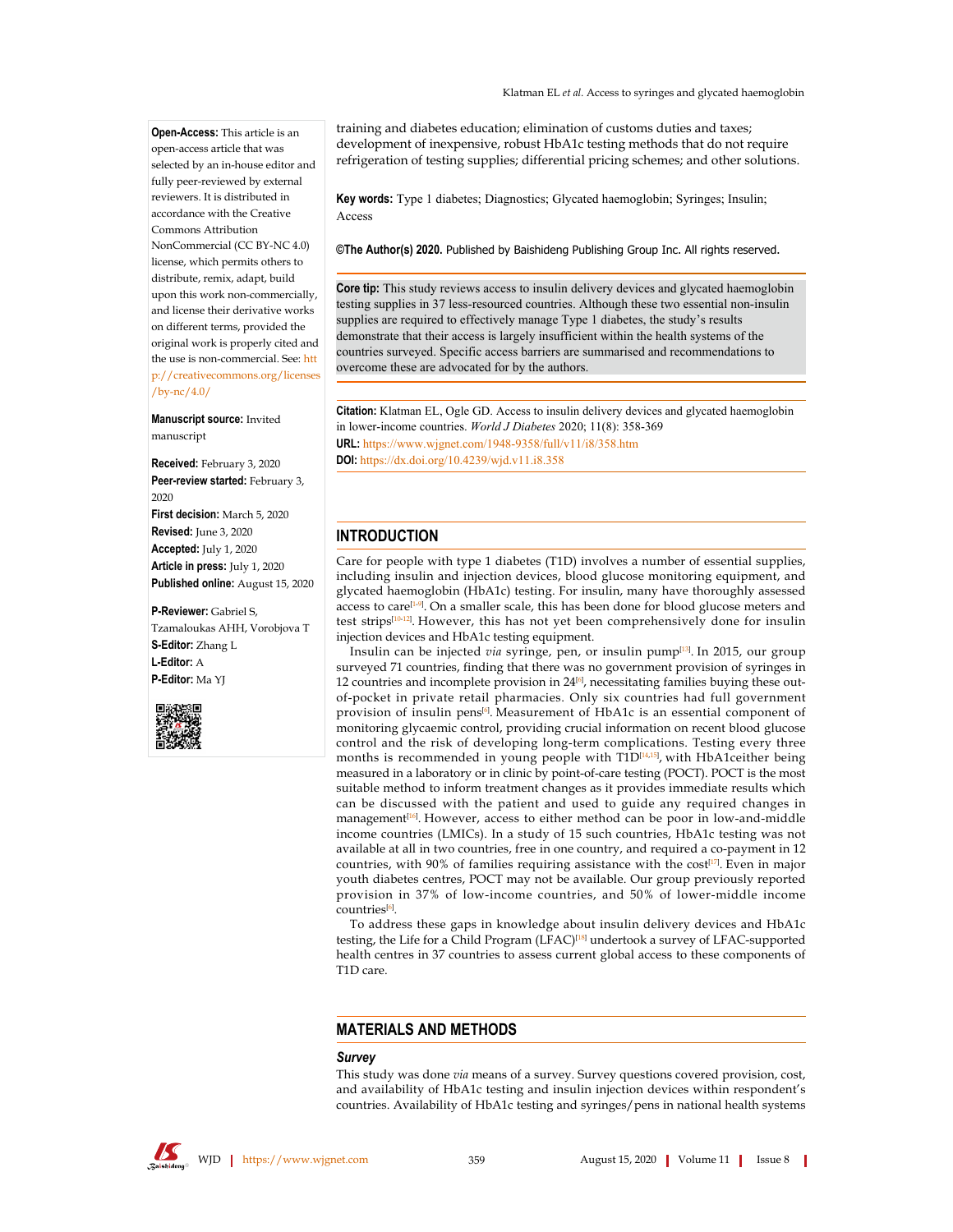was estimated by the centre respondent on a scale of 100% being always available, 75% mostly available, 50% sometimes available, 25% rarely available, and 0% never available. The draft was finalised after peer review to four global T1D experts. Translations into French and Spanish were done by bilingual diabetes experts. The full survey is in Appendix A in the Supplementary materials.

#### **Survey respondents**

The survey was sent to the senior lead in the main diabetes centres supported by the LFAC program in 41 countries. Four centres in four different countries did not return the questionnaire.

Responses were received from 37 countries: Azerbaijan, Bangladesh, Bolivia, Burkina Faso, Burundi, Central African Republic, Democratic Republic of Congo, Dominican Republic, Ecuador, Eritrea, Ethiopia, Ghana, Guatemala, Guyana, Haiti, India, Jamaica, Liberia, Maldives, Mali, Mauritania, Mexico, Nepal, Nigeria, North Korea, Pakistan, Philippines, Republic of Congo, Rwanda, Sri Lanka, St Lucia, Tajikistan, Tanzania, Togo, Uganda, Uzbekistan, and Vietnam. The geographic distribution of respondent countries was Africa (16 countries), Americas (nine), Asia (eight), Caucasus/Central Asia (3) and Western Pacific (1) with 44.4% being lowincome countries, 33.3% lower-middle, and 22.2% upper-middle.

The types of respondents were as follows: 20 national diabetes association chiefs, five diabetes nongovernmental organisations doing extensive work in diabetes care, seven government hospitals, two senior endocrinologists, two Ministry of Health officials, and one mission hospital.

Costs were obtained in local currency and then converted to US dollar at the time. When prices and frequencies of HbA1c tests and insulin injections were reported as ranges, the mean values were used for analysis. When necessary, follow up questions were clarified by e-mail, or Skype. The open source mobile data collection program KoBo Toolbox (Cambridge, Massachusetts) was used for recording returned surveys. When all surveys were returned, data were inputted into Excel and descriptive statistics were derived. The n for all results is 37 unless otherwise stated.

#### **RESULTS**

#### Insulin delivery devices

Within the 37 centres, the average percentage of those injecting insulin via syringes was 83.1% and pens 16.7%. Only three countries had higher pen than syringe use: Vietnam (97%/3% respectively), Maldives (92%/0%) and Guyana (65%/35%), with Dominican Republic and Ecuador having an even split.

29 of the 37 centres (78.4%) provided syringes to enrolled patients. Of these 29, nine centres (31.0%) had to purchase these and twenty centres (69.0%) received donations. The mean cost to centres who had to purchase syringes was \$0.32 per syringe, ranging from \$0.04 in Uzbekistan to \$0.97 in Guatemala. Six centres charged patients for syringes, with a mean price of \$0.23. All of the centres that received donations provided these free-of-charge to patients. Only one centre that purchased syringes provided these free of charge to patients.

Respondents were asked to designate where young people could obtain insulin syringes outside of their centres. 45.9% of respondents ( $n = 17$ ) stated they were provided only in private retail pharmacies, 21.6% ( $n = 8$ ) in public health system and private retail pharmacies, 18.9% ( $n = 7$ ) the public health system and private retail pharmacy and public health insurance, 5.4% ( $n = 2$ ) only the public health system, 5.4% ( $n = 2$ ) the public health system and public health insurance program, and 2.7% (  $n = 1$ ) private retail pharmacies and public health insurance program. Table 1 details the costs of syringes within these settings.

Eighteen countries (48.6%) stated that they believed young patients receiving private treatment in the respective country mostly used syringes, while sixteen (43.2%) stated pens. One respondent (2.7%) stated both, and two (5.4%) did not answer. In no country were pumps the most common delivery mechanism for private patients.

The commonest syringe volume used in countries was 1 cc/mL [95.5% response rate  $(n = 35)$ , 42.9%  $(n = 15)$  using these]. The commonest needle size used was a needle length of  $3/16$  inch (5 mm) [89.1% ( $n = 33$ ) response rate, with 48.5% ( $n = 16$ ) using these]. The commonest needle gauge was 28 needle gauge [86.4% ( $n = 32$ ) response rate, with  $43.8\%$  ( $n = 14$ ) using these]. Specific challenges were reported by individual countries: In Ecuador, syringes were free in the public health system but the respondent noted the lengths available were inappropriately long for paediatric cases

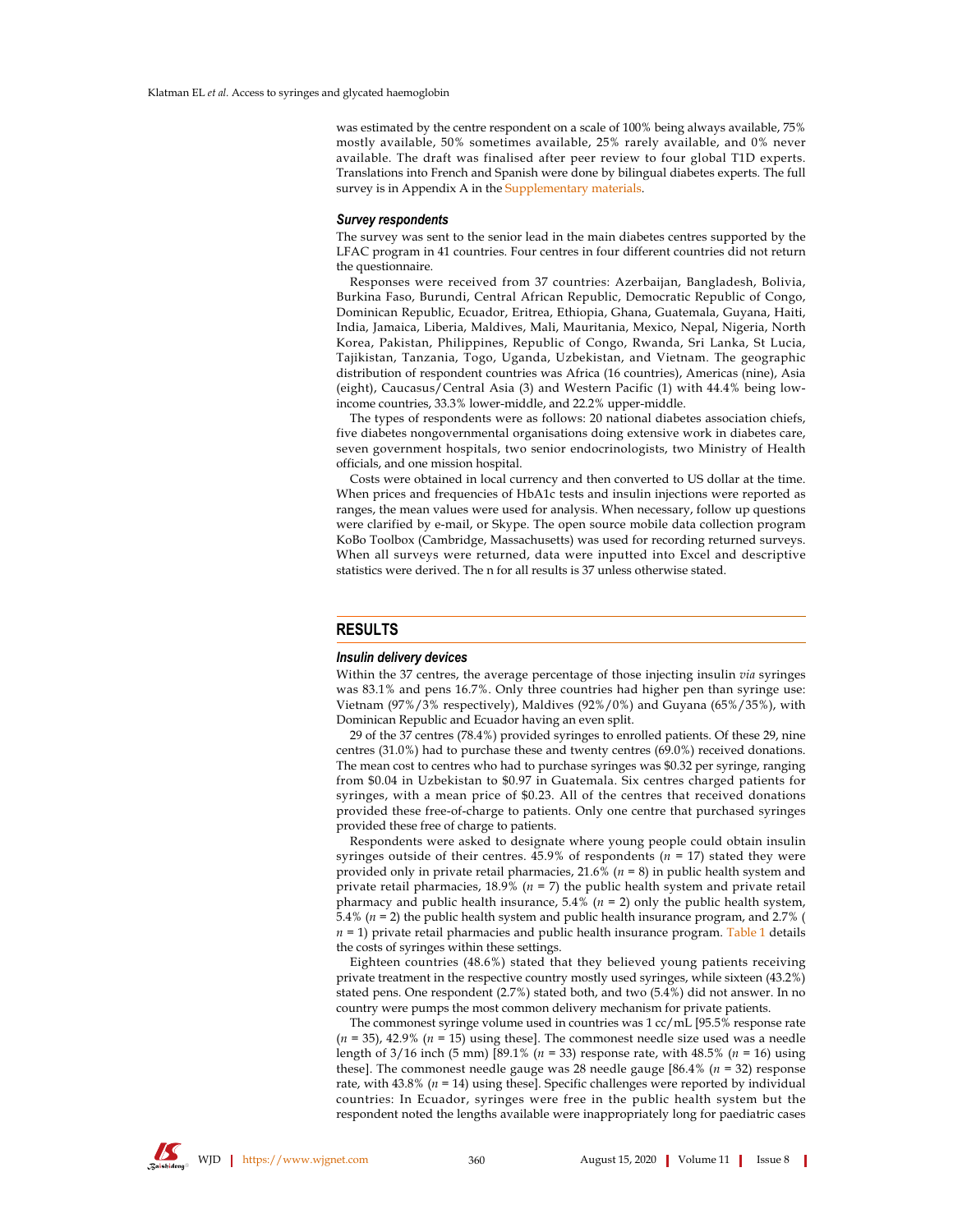| Table 1 Syringe provision and costs |                                                    |                                                                                                |  |  |  |
|-------------------------------------|----------------------------------------------------|------------------------------------------------------------------------------------------------|--|--|--|
| Setting                             | % of settings where syringes are free<br>of charge | Mean (range), range, costs of a syringe to the patient (for systems not<br>providing for free) |  |  |  |
| Public health system                | 47.4                                               | \$0.27, \$0.04 (Uzbekistan)-\$0.97 (Tajikistan)                                                |  |  |  |
| Private retail pharmacy             | 0.0                                                | \$0.29, \$0.07 (Eritrea)-\$1.25 (Bolivia)                                                      |  |  |  |
| Public health insurance<br>program  | 50.0                                               | \$0.19, \$0.10 (Burundi)-\$0.28 (Nigeria)                                                      |  |  |  |

Table 2 provides further details.

74.3% ( $n = 26$ ) of respondents indicated that patients preferred pens, 20.0% ( $n = 7$ ) syringes, and 5.7% ( $n = 2$ ) both. The most common injection site was thighs, followed by stomach. Table 3 provides further detail. The most common age that centres educated patients with the tools to begin self-administering insulin injections was 10 years old, followed by eight years old. Table 4 provides further detail. In Ecuador, Jamaica, Pakistan, Tajikistan, and Tanzania, respondents noted that this would vary on an individual patient basis. Respondents from Philippines and St Lucia did not answer

In terms of needle reuse, respondents noted that patients mostly tended to use their needle more than once, but less than five times before disposal, with 35 centres responding (see Table 5).

As a result of needle reuse, 13.9% ( $n = 5$ ) of respondents stated infection issues were "common", 33.3% ( $n = 12$ ) "not uncommon", 30.6% ( $n = 11$ ) had seen 1-2 isolated cases, and 22.2% ( $n = 8$ ) had not seen any infections. The centre in Ethiopia commented that an interrupted syringe supply had led to extensive reuse and more painful injections were reported. The respondent from Rwanda stated that lipohypertrophy was sometimes seen but this may have been due to inappropriate injection technique.

For lipohypertrophy, 5.4% (n = 2) stated this was very common, 18.9% (n = 7) common, 43.2% ( $n = 16$ ) not uncommon, 18.9% ( $n = 7$ ) had seen 1-2 isolated cases, and 13.5% ( $n = 5$ ) had never seen it.

62.5% ( $n = 20$ ) of respondents stated they believed improper disposal of insulin syringes/pens was a problem in their country, whilst  $37.5\%$  (n = 12) did not. 52.7% of respondents ( $n = 19$ ) noted that there was official national guidance on the safe disposal of needles, whilst 47.2% ( $n = 17$ ) stated there was not.

Most respondents (74.3%,  $n = 26$ ) noted that young people experience feeling stigmatized when injecting their insulin with syringes in public. Two respondents did not answer.

#### HbA1c testing

Of the 37 countries, 83.8% ( $n = 31$ ) provided HbA1c testing at the centres and 16.2% (n  $= 6$ ) did not. Of the 31 centres that did provide testing, 22 (71.0%) provided POCT, eight  $(36.4\%)$  used laboratory analysis, and one  $(3.2\%)$  both methods. When provided, the average annual frequency of HbA1c testing for young people with T1D was 3.0  $\pm$ 1.58 (mean  $\pm$  SD), with a range of 1-4 tests.

Of the 31 centres that provided testing, 20 (65.5%) had to pay for HbA1c test cartridges/laboratory reagents, and 11 (35.5%) received these by donation from LFAC. The mean cost to the centre when purchased was  $$6.89$  (range  $$2.20$  in Sri Lanka -\$14.80 in St Lucia). Eighteen (58.1%) provided tests free-of-charge to young people with T1D, and for the 13 centres that did charge, the mean cost was \$9.34 per test (range \$2.36 in Mexico-\$18.50 in St Lucia).

78.4% of respondents ( $n = 29$ ) stated that HbA1c testing was provided in some level(s) of their respective national health systems  $-$  see Table 6. Eight countries had no provision of HbA1c testing in the public health system.

Respondents were asked whether they thought the education/support provided at their centre was adequate, and whether they thought patients were provided with the knowledge and strategies to help guide improvements in their glycaemic control. Thirty-five centres responded, with 27 (77.1%) stating that it was adequate and eight  $(22.9%)$  that it was inadequate. This question was also asked about the public health system, with 23 centres responding. Six respondents (26.1%) stated the education/support was adequate, and 17 (73.9%) inadequate.

The mean  $\pm$  SD cost of an HbA1c test within a private laboratory was \$15.42  $\pm$ \$12.46, range \$4.00 in Vietnam-\$28.85 in Mexico (reported for 34 countries). This compared to an average cost of  $$10.87 \pm $1.09$  (range \$9.74-\$11.92) in public health

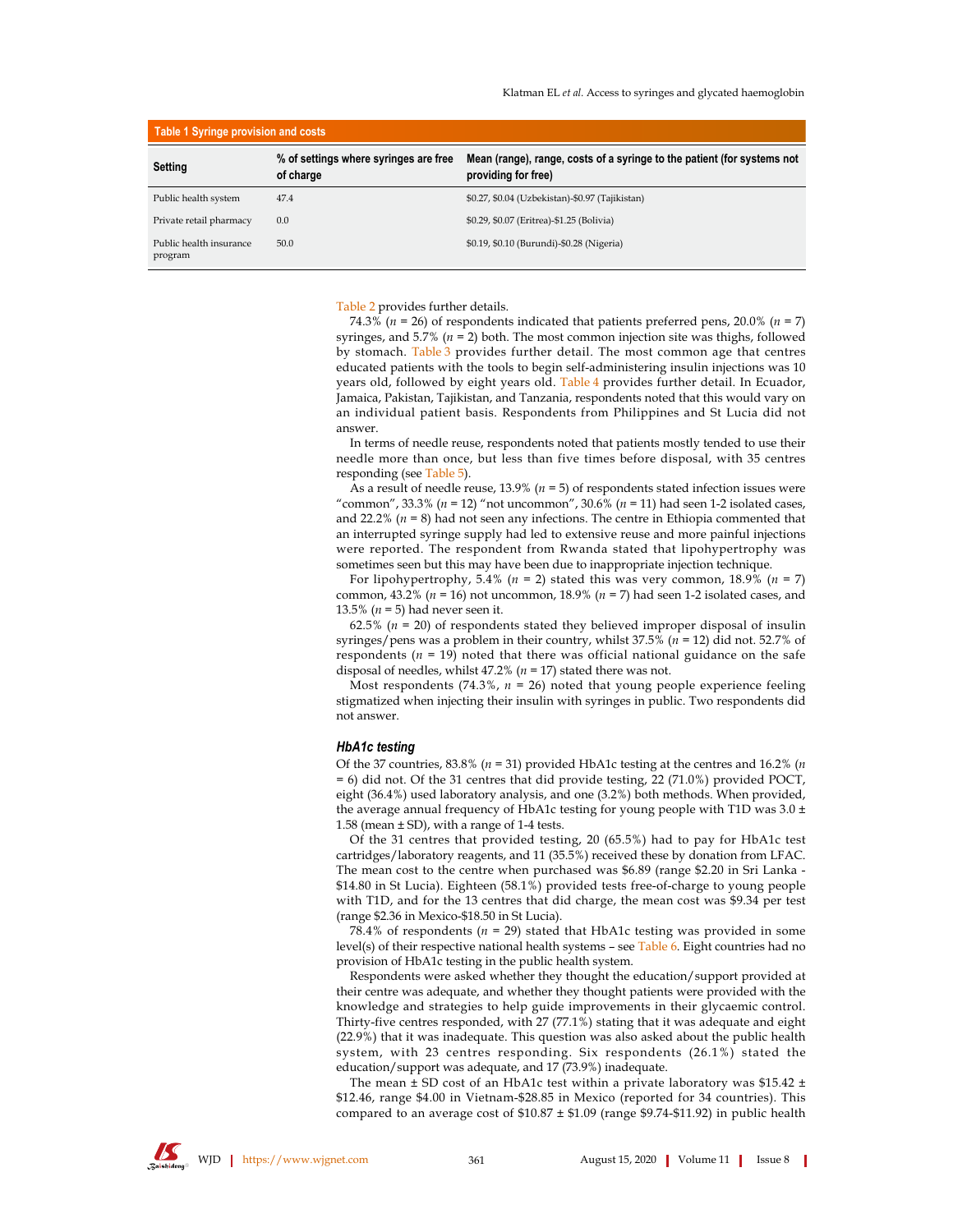## Klatman EL et al. Access to syringes and glycated haemoglobin

| Table 2 Syringe volume and needle length and gauge |                 |                 |                |                |  |
|----------------------------------------------------|-----------------|-----------------|----------------|----------------|--|
| Syringe volume ( $n = 37$ )                        |                 |                 |                |                |  |
|                                                    | 1 mL/cc         | $0.5$ mL/cc     | $0.3$ mL/cc    |                |  |
| Percentage                                         | 42.9 $(n = 15)$ | 34.3 $(n = 12)$ | 22.9 $(n = 8)$ |                |  |
| Needle length $(n = 33)$                           |                 |                 |                |                |  |
|                                                    | $5/16''$ (8 mm) | $3/16''$ (5 mm) | $1/8''$ (4 mm) |                |  |
| Percentage                                         | $36.4 (n = 12)$ | 48.5 $(n = 16)$ | 15.2 $(n = 5)$ |                |  |
| Needle gauge ( $n = 32$ )                          |                 |                 |                |                |  |
|                                                    | 28              | 29              | 30             | 31             |  |
| Percentage                                         | 43.8 $(n = 14)$ | 15.6 $(n = 5)$  | 15.6 $(n = 5)$ | 25.0 $(n = 8)$ |  |

| Table 3 Injection sites encouraged by diabetes centres |                       |  |  |
|--------------------------------------------------------|-----------------------|--|--|
| Injection sites                                        | Number (%) of centres |  |  |
| Thighs                                                 | 36(97.2)              |  |  |
| Stomach                                                | 35(94.5)              |  |  |
| Back of arm                                            | 21(56.7)              |  |  |
| <b>Buttocks</b>                                        | 19(51.3)              |  |  |
| Front of arm                                           | 12(32.4)              |  |  |
| Other                                                  | 1(2.7)                |  |  |

| Table 4 Ages recommended to begin self-administration of insulin injection |                       |  |  |
|----------------------------------------------------------------------------|-----------------------|--|--|
| Age (yr)                                                                   | Number (%) of centres |  |  |
| $\leq 5$                                                                   | 3(10.0)               |  |  |
| 6                                                                          | 4(13.3)               |  |  |
| $\overline{7}$                                                             | 2(6.7)                |  |  |
| $\,$ 8 $\,$                                                                | 6(20.0)               |  |  |
| 9                                                                          | 2(6.7)                |  |  |
| 10                                                                         | 9(30.0)               |  |  |
| 11                                                                         | 1(3.3)                |  |  |
| $\geq 12$                                                                  | 3(10.0)               |  |  |

| Table 5 Needle reuse              |                            |  |  |  |  |
|-----------------------------------|----------------------------|--|--|--|--|
| Times needle used before disposal | Number ( $n$ %) of centres |  |  |  |  |
| Single use                        | 2(5.7)                     |  |  |  |  |
| Two to four                       | 18(51.4)                   |  |  |  |  |
| Five to nine                      | 10(28.6)                   |  |  |  |  |
| Ten or more                       | 5(14.3)                    |  |  |  |  |

settings, when it was available there. 41.4% of country respondents ( $n = 37$ ) stated that HbA1c testing was covered in one or more health insurance program within their respective country.

Survey respondents were asked to identify the main challenges in providing  $HbA1c$ testing at their centres. Thirty-two centres responded. Table 7 shows the number of

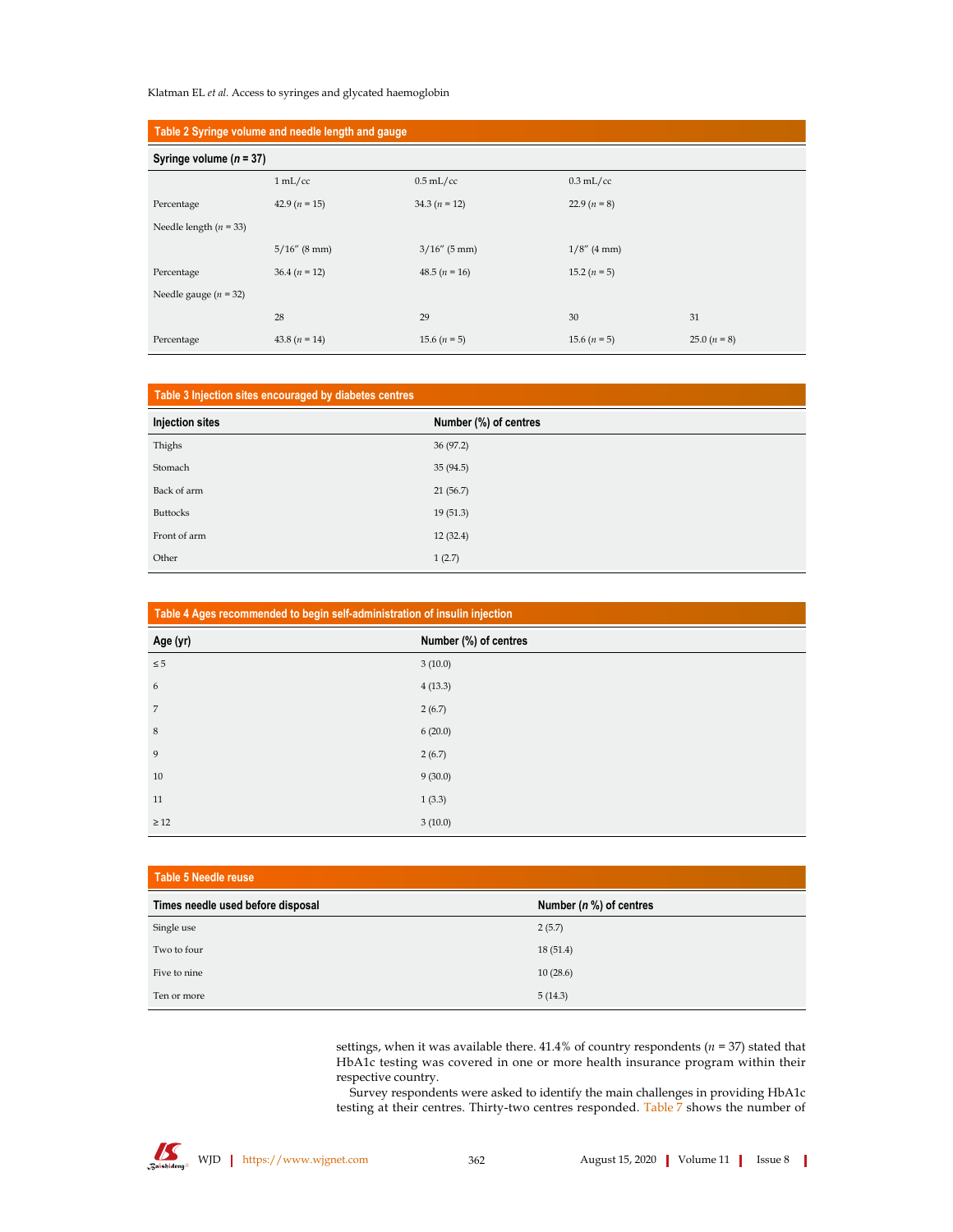| Table 6 Glycated haemoglobin provision within the 29 countries that had some public health provision |                                                 |                |                        |                |                                                                     |                                                            |                                                             |                                            |
|------------------------------------------------------------------------------------------------------|-------------------------------------------------|----------------|------------------------|----------------|---------------------------------------------------------------------|------------------------------------------------------------|-------------------------------------------------------------|--------------------------------------------|
| Provision<br><b>Measurement methods</b>                                                              |                                                 |                | Costs per test         |                |                                                                     | Availability                                               |                                                             |                                            |
| Level (s) of<br>health<br>system<br>settings                                                         | Frequency of<br>provision in<br>defined setting | <b>POCT</b>    | Laboratory<br>analysis | <b>Both</b>    | <b>Number</b><br>(percentage)<br>providing at no cost<br>to patient | Mean cost to<br>patient (when<br>not provided for<br>free) | Range of cost to<br>patient                                 | Mean<br>availability<br>(when<br>provided) |
| Primary<br>health care<br>facility                                                                   | 6(20.7)                                         | 3              | 3                      | $\mathbf{0}$   | 2(33.3)                                                             | \$10.95                                                    | \$6.44 (Dominican<br>Republic)-\$17.41<br>(Philippines)     | 62.5%                                      |
| District and<br>regional<br>hospitals                                                                | 27(93.1)                                        | 7              | 15                     | 5              | 4(14.8)                                                             | \$9.74                                                     | \$4.00 (Ethiopia and<br>Uzbekistan)-\$27.75<br>(St Lucia)   | 67.5%                                      |
| Tertiary<br>hospital                                                                                 | 26(89.7)                                        | $\overline{4}$ | 18                     | $\overline{4}$ | 9(34.6)                                                             | \$11.92                                                    | \$4.00 (Ethiopia)-<br>\$29.00 (Central<br>African Republic) | 75.5%                                      |

POCT: Point-of-care testing.

| Table 7 Main challenges in providing glycated haemoglobin testing |                                                |  |  |
|-------------------------------------------------------------------|------------------------------------------------|--|--|
| Challenge                                                         | Number (%) of centres reporting this challenge |  |  |
| Cartridge cost                                                    | 23(70.9)                                       |  |  |
| Stockouts                                                         | 22(68.8)                                       |  |  |
| Maintenance of testing machine                                    | 21(65.6)                                       |  |  |
| Machine cost                                                      | 18(56.3)                                       |  |  |
| Adequate supplies                                                 | 15(46.9)                                       |  |  |
| <b>Trained staff</b>                                              | 15(46.9)                                       |  |  |
| Refrigeration                                                     | 11(34.4)                                       |  |  |
| Adequate oversight of supplies                                    | 9(28.1)                                        |  |  |
| Other challenges                                                  | 8(25.0)                                        |  |  |

respondents reporting each pre-defined potential challenge. Further information is in Appendix B of Supplementary materials.

Thirty-one respondents answered a question about whether they had experienced an interruption in being able to provide testing due to stock-outs of cartridges /reagents. Twenty-eight respondents (90.3%) stated they had and three (9.7%) had not. The length of interruption ranged from one month in Eritrea to 36 mo in St. Lucia, with a mean of 10.5 mo. Respondents reported that various alternate methods of assessing overall blood glucose control were used in the stock-out periods. These included sending patients to public or private external health facilities. Others said they reviewed patients' glucose measurements (random, fasting, postprandial, or those recorded within logbooks), while a number said they relied on anthropometric measurements and general wellbeing. Some respondents said they had no alternative methods in place.

Respondents were asked to whether they knew of young people with T1D who had forgone HbA1c testing due to cost or other barriers. Thirty-four responded, 76.5% ( $n =$ 26) stated "yes" 23.5% ( $n = 8$ ) stated "no".

Further details on barriers to HbA1c testing for patients are presented in Appendix C in the Supplementary materials.

# **DISCUSSION**

This study of leading childhood and adolescent diabetes centres in 37 LMICs demonstrates that that there are many challenges to the provision and accessibility of adequate insulin-delivery devices and HbA1c testing.

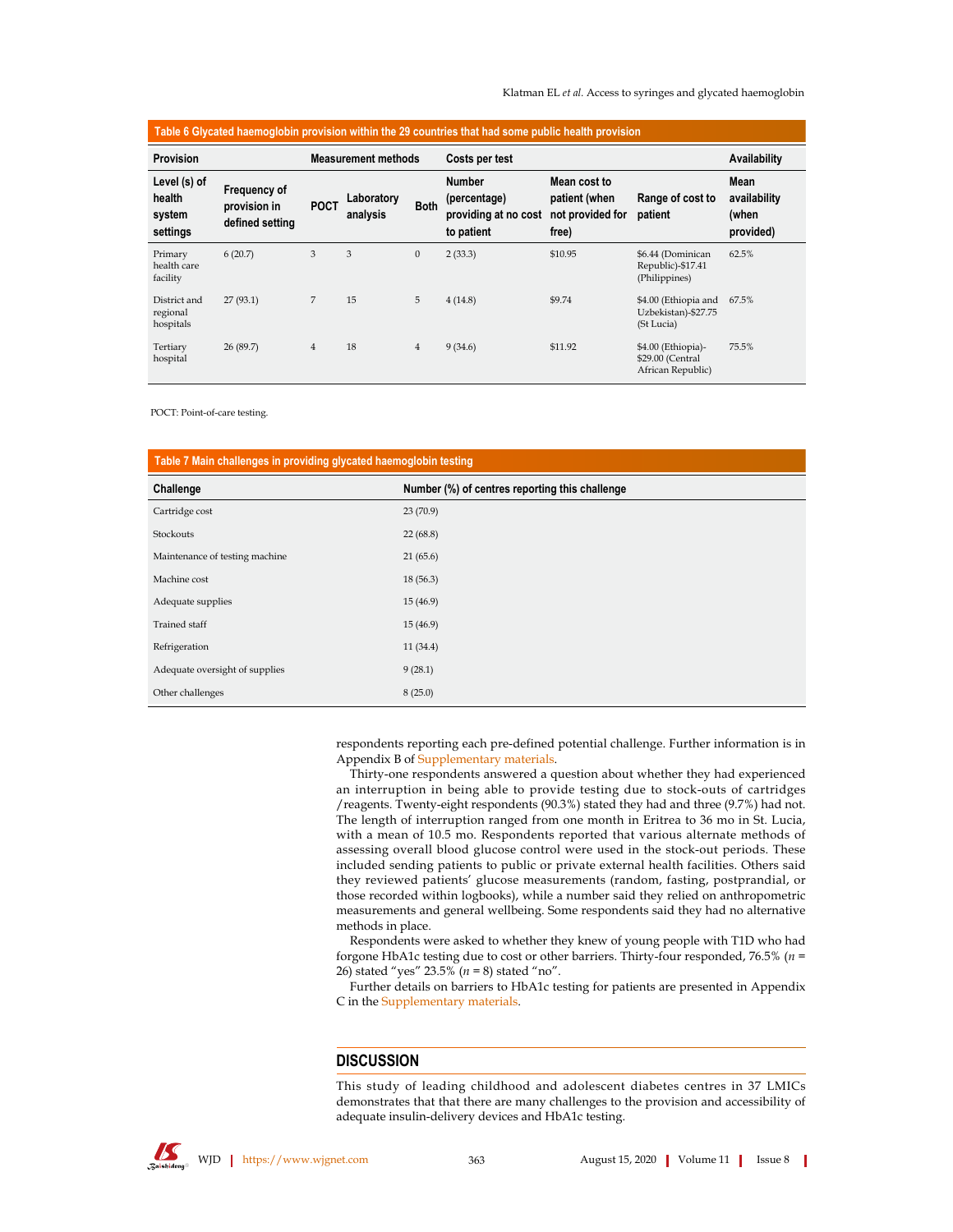Insulin syringes were by far the most common delivery mechanism, with pens more commonly used in only three countries, and pump use was uncommon, even for private patients. In 48.6% of countries there was no government provision of syringes at all, with 20 countries (54.0%) fully or partly relying on donations from LFAC or other sources.

Insulin delivery via a pen or pump is preferred when there are adequate resources to support this<sup>[13]</sup>. Insulin doses are more precise, with both routes providing convenience and greater patient control<sup>[19]</sup>. The stigma of using a needle and syringe in public, reported by  $74.3\%$  of countries in the current study, can be profound and also reduce treatment compliance. However, both pens and pumps are more expensive options than using syringes. Insulin pens, whether disposable or refillable, use cartridge insulin (which is generally more expensive)<sup>[15]</sup>, and pumps have the substantial added cost of the device itself and the ongoing consumables.

Even when available, insulin syringes were usually expensive, with prices up to \$0.97 per syringe, and mean prices to patients of \$0.23. This is consistent with a previous study our group did in 25 countries which found that the median cost of a syringe to the T1D patient/family was \$0.20, and aside from being provided for free in St Lucia, costs ranged from \$0.10 in Nepal to \$0.56 in Central African Republic<sup>[17]</sup>. Syringe costs can also vary markedly within a country - a study by Beran et  $al^{[5]}$  found a range of \$0.15-\$1.50 in Zambia and \$0.04-\$0.20 in Mozambique.

The current study found a range of syringes were available in different countries. Syringes are needed for many purposes in medicine. For people with diabetes, the type of syringe/needle combination is important. The recommended syringes for T1D are plastic fixed needles<sup>[13]</sup>, with short needle lengths<sup>[19]</sup> (4 mm) to limit risks of intramuscular injections that lead to bleeding, bruising and pain<sup>[19,20]</sup>. Fine gauges (32gauge) are recommended to encourage correct site rotation and thereby reduce the development of lipohypertrophy, which can cause insulin absorption problems and unexpected hypoglycemia<sup>[20]</sup>. Syringes should also have small unit markers to help accurately deliver doses in younger children.

Smaller volume syringes make dosing more accurate and therefore more effective and safer. This is especially an issue for younger children who may only be receiving a couple of units of insulin per injection - an inadvertently high dose can lead to a lifethreatening hypoglycaemic episode. 1 mL/cc syringes, used in 42.9% of the surveyed countries, are often too big -  $0.5$  mL/cc and  $0.3$  mL/cc syringes should also both be available<sup>[13]</sup>.

Consistent with international guidelines<sup>[13,19,21</sup>], injections were most commonly given in the thighs, stomach, back of arm and buttocks. However, the front of the arm was also used in 32.4% of countries. The median age of children starting to give their own injections was 8-9 years with 43.3% of countries delaying this to 10 or older.

Manufacturers and guidelines direct single use of needles<sup>[13,19]</sup>. We found that, given cost and limited availability, reuse of syringes was practised by necessity in all but two countries. (Even if syringes could be purchased at \$0.20 each, three injection per day would be an annual cost of \$219). Reuse is however common even in well-resourced countries<sup>[13]</sup>. Other studies have found that some reuse can generally be done safely<sup>[17]</sup>, occur without risk of infection<sup>[13,22]</sup> and be cost-effective<sup>[22]</sup>. The current study found that infections at the injection site were common in almost half the countries surveyed, but 14.3% of countries had reuse of ten times or more, and a further 28.6% at five to nine times.

Reuse should not be encouraged when needles become blunt (due to increased pain) or if there are patient hygiene concerns, and sharing between patients must not occur<sup>[13]</sup>. One study noted that reuse of a single syringe more than five times poses risks for the development of lipohypertrophy<sup>[23]</sup>, however this may just be due to associated lack of site rotation, as commented by one of the respondents in the current study. The East African Diabetes Study Group advises that if needles are reused, this should not exceed five times and that they should be discarded if injections become more painful<sup>[24]</sup>. Provision by the Life for a Child Program is similar at four syringes per week.

Appropriate disposal of syringes was a common problem, as it is globally, posing accidental needlestick risks to the public<sup>[20]</sup>. Used needles should be disposed in specific sharps containers or opaque plastic containers for garbage collection<sup>[13]</sup>. The East African Diabetes Study Group notes there are many barriers that make disposal challenging in less-resourced settings, including lack of knowledge, misconceptions that sharps disposal containers are for illicit drug-users, and fear of revealing diabetes status. This results in various inappropriate current disposal practices such as in pit toilets or burning them<sup>[24]</sup>. Appropriate local recommendations are essential so that injuries to those with T1D, their families, waste handlers, and members of the

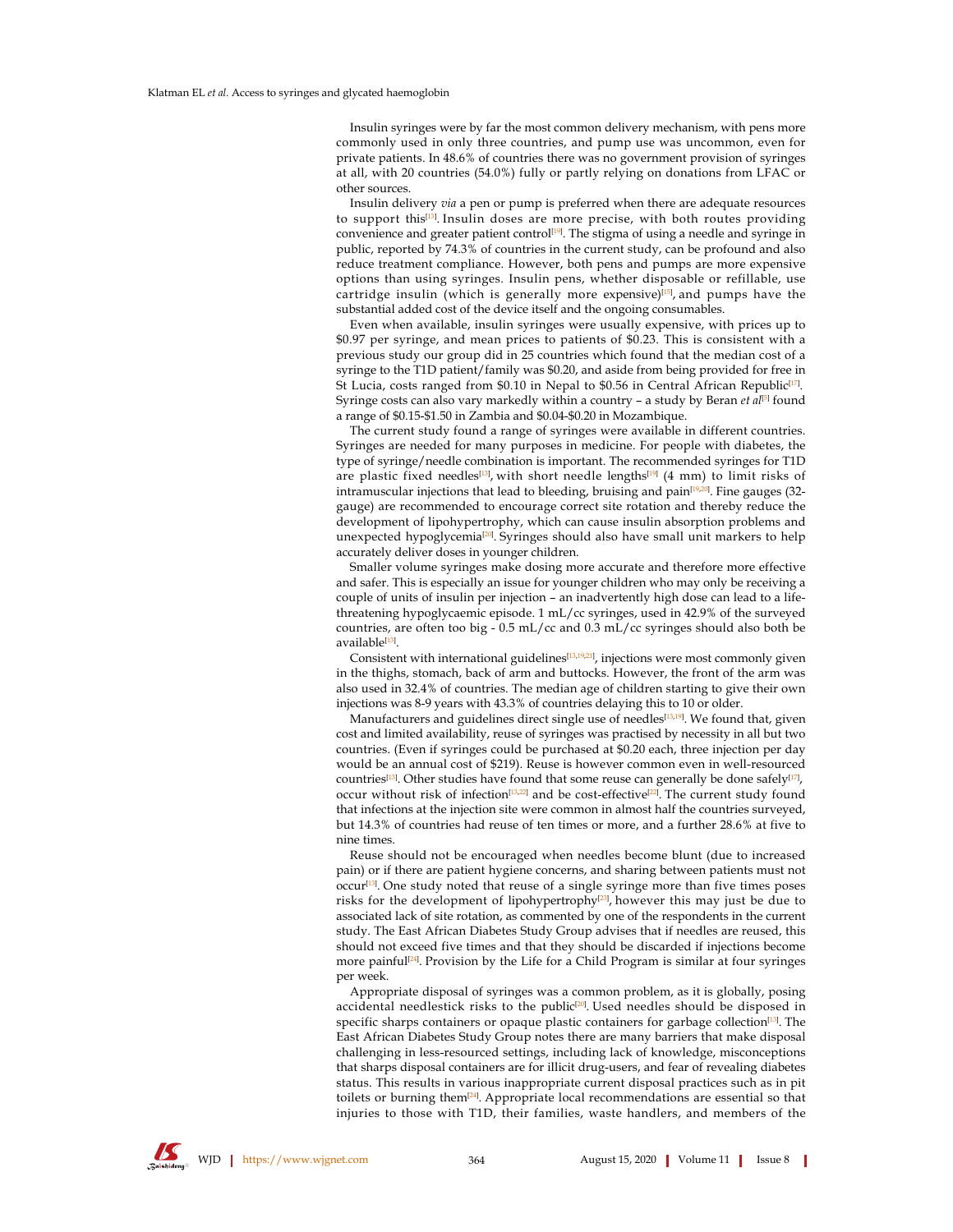community are minimized<sup>[24]</sup>, but this was lacking in most countries in the current survey, and where was official guidance, many respondents said that these were designed for use by health professionals in hospital settings, and not for patients.

This study has demonstrated a legion of challenges for access to HbA1c testing, including availability of test equipment and disposables, cost, and numerous logistic and technical issues. HbA1c is an essential component of providing an "Intermediate Care" level which substantially reduces morbidity and mortality, and is costeffective<sup>[15,25]</sup>. Without such testing, health professionals and patients are blind to information about medium-term blood glucose control, and whether the patient is meeting the recommended target or is exceeding this by a variable margin. Understanding for the heath professional and patient is impaired, and diabetes education is severely hampered. Audit of clinical outcomes, and benchmarking efforts are virtually impossible.

Care is further compromised in LMICs by the frequent lack of access to supplies for self-monitoring of blood glucose, which limits blood glucose monitoring to clinic visits<sup>[6,11,26</sup>]. A study in Guinea concluded that inadequate access to HbA1c was the main precursor for poor glycaemic control<sup>[27]</sup>.

HbA1c testing was available in 31 of the 37 centres surveyed, and in 22 of these it was POCT. Eleven centres (all providing POCT) were reliant on donations from LFAC, with the other centres purchasing supplies. HbA1c testing was completely unavailable in Liberia and North Korea. Availability of testing was patchy in most countries at all levels of the health system, and particularly outside major hospitals, as has been noted by others<sup>[26]</sup>, with this resulting in either impaired management or lengthy and costly travel times for patients in rural areas<sup>[26]</sup>.

Data from the 2015 Assessing National Capacity for the Prevention and Control of Noncommunicable Disease Global Survey<sup>[28]</sup> found that HbA1c testing was substantially less available than insulin provision and clinic blood glucose measurement in all country income levels except for High-income countries (see collated data extracted from this study in Figure in Appendix D of the Supplementary materials). Also demonstrating this lack of availability are a Ugandan study which found testing was only available in 43.2% of hospitals (63.6% in private and 23.7% in public hospitals)<sup>[29]</sup>, and a study in Cameroon which found the test was available in 50% of urban hospitals and 0% of rural hospitals[30].

POCT was only available at any level of the public health system in 37.8% of countries. This is despite it being the preferred method of testing in T1D as the immediate availability of results permits the health professional and the patient to discuss the HbA1c level and decide on management adjustments, and is noted to be even more beneficial in rural settings<sup>[31]</sup>.

The costs reported were a little lower than those reported in previous studies: \$4.90–\$20.00 with a mean \$9.75 in 12 countries<sup>[17]</sup>, and in Ethiopia, where it was reported to be \$13.00 per test $^{\left[32\right]}$ . Another study found that one HbA1c test cost 12.6 d of wages in Cameroon<sup>[30]</sup>.Costs in the current study were higher in private laboratories.

Further challenges were reported. HbA1c test supplies require refrigeration, and maintaining the cold-chain to the health facility and then refrigerating the (often quite bulky) supplies there is often a problem. Some respondents reported difficulties with using the equipment due to inadequate training. There is often no supplier in the country, increasing the risk of stock-outs and making machine service difficult or impossible. Some centres surveyed felt that healthcare professionals at their centres were inadequately educated in how to interpret and use patient results. Some respondents noted inefficiencies within their respective governmental agencies to procure sufficient stock, and noted a lack of commitment from their governments towards investment in diabetes care.

Several respondents also cited high import taxes and tariffs levied on HbA1c reagents and machines and resultant delays in customs clearance. Such taxes and tariffs have been raised by other researchers as further deterring national procurement officials from procuring machines and reagents as the higher costs would be usually passed on to patients who face further difficulty in affording them<sup>[26]</sup>. This issue of higher taxes and duties on diagnostic tests as opposed to essential medicines is also seen with self-blood glucose monitoring supplies<sup>[10]</sup>.

It should be noted that, due to various limitations of HbA1c as a measure of medium-term glucose control, alternative methods (such as time-in-range and glycaemic variability) have been proposed and are now being used in highlyresourced T1D care settings, using metrics derived from continuous glucose monitoring devices<sup>[33,34]</sup>. However, currently these devices are prohibitively expensive for less-resourced situations. HbA1c is also critical in the management of the much

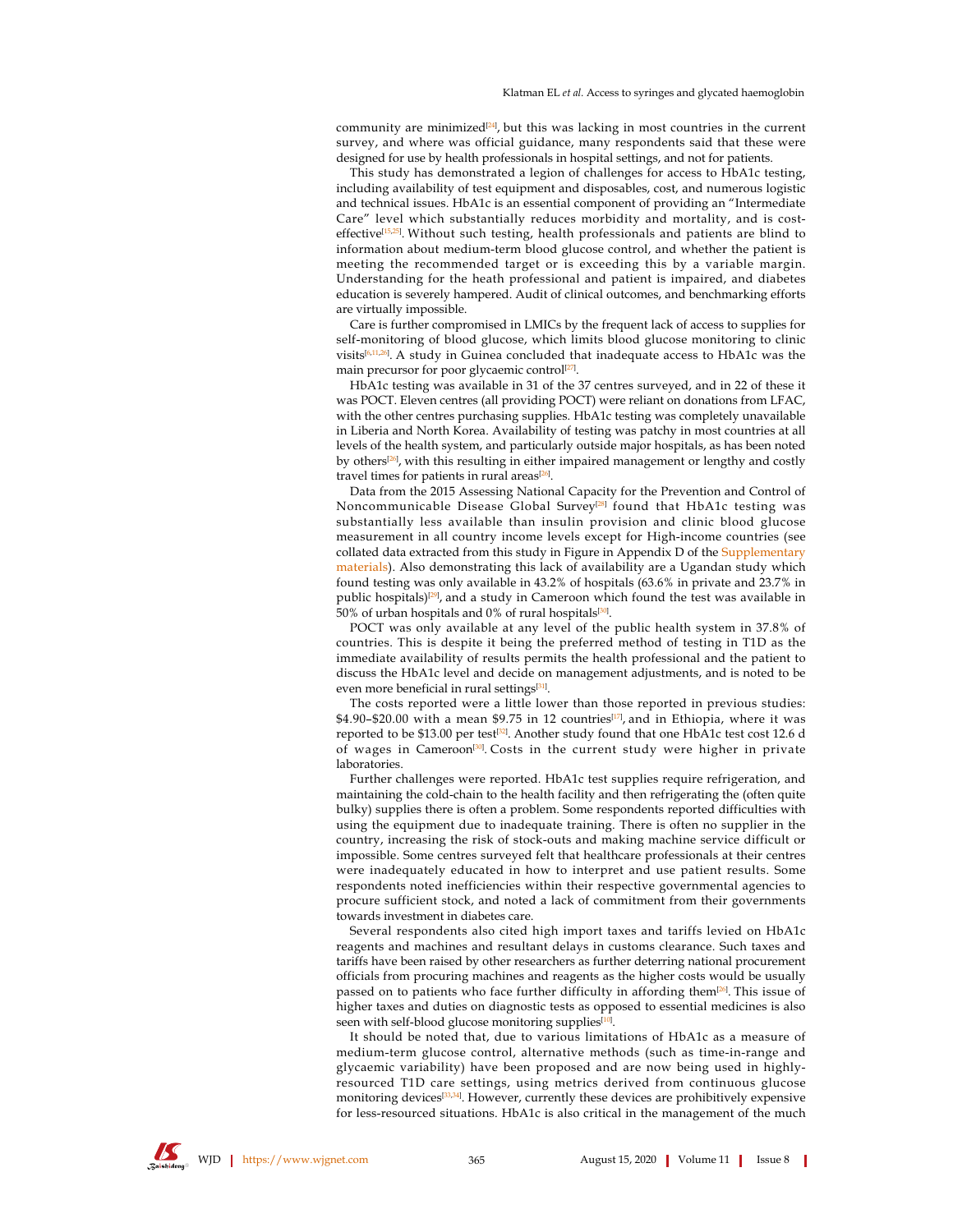larger problem of Type 2 diabetes, and also now has a substantial role in diagnosis and screening of Type 2<sup>[35]</sup>. Therefore, availability of this test will remain a critical issue in diabetes care in LMICs for the foreseeable future.

In conclusion, public health systems in LMICs are frequently unable to provide access to appropriate injection devices and HbA1c testing for people with diabetes. Furthermore, the cost of private purchase is often prohibitive, even if these components of care are available. This compromises the level of care that can be provided. Many countries are currently reliant on international donations. Implementation of HbA1c testing is further compromised by challenges with providing education, refrigeration, and equipment maintenance.

Based on these findings, we make the following recommendations: (1) National health systems with limited resources should provide appropriate fine-gauge and short-length insulin syringes for people with T1D, including smaller volume syringes for younger children. (2) Provision of reusable pens and cartridge insulin is preferable where resources permit. Equivalence of prices for vial and cartridge insulin would allow use of reusable pens as the ideal delivery method in LMICs, and also eliminate one of the extra costs associated with insulin pumps. (3) Reuse of syringes by individual patients is not optimal but is generally safe as long as there is appropriate personal hygiene. It should be restricted to five uses of a particular syringe, with patients being warned about early signs of infection. Inspection of injection sites, and site rotation should be checked at each clinic visit. (4) Practical guidelines should be in place for each country re syringe disposal. (5) HbA1c testing, preferably four times per year, is a mandatory part of T1D care in any country, unless supplanted by continuous glucose monitoring devices measuring time-in-range. (6) POCT for HbA1c testing is optimal. (7) The ideal HbA1c testing device for less-resource settings would be an accurate easy-to-use, battery power option, robust, minimal maintenance machine with battery power as an option that uses inexpensive testing supplies that have a long shelf life and do not require refrigeration. (8) Health professional training and patient/family diabetes education is critical for effective use of HbA1c testing. (9) Companies should consider differential pricing arrangements for these components of care for lower-income countries. And (10) Finally, customs duties and taxes increase the price and decrease availability of these components of care. This area warrants further study, and advocacy is needed country-by-country to eliminate these charges these essential medical devices and diagnostics should be treated the same as essential medicines<sup>[10]</sup>.

# **ARTICLE HIGHLIGHTS**

#### Research background

People with type 1 diabetes, especially those that are young, require tools beyond insulin to help them improve their glycaemic control and avoid acute and long-term complications. These include insulin delivery devices and glycated haemoglobin (HbA1c) testing. Presently, many low-and-middle income countries (LMICs) have difficulty in providing adequate access to these two supplies. Therefore, this study investigates these barriers and provides recommendations for overcoming them. This is essential to helping health systems in LMICs make progress towards providing appropriate type 1 diabetes care to all in need.

#### **Research motivation**

With regards to insulin delivery devices and HbA1c testing, study authors sought to investigate the range of access challenges for patients, health care providers, and health systems. Authors further endeavoured to understand the specific challenges associated with provision, costs, availability, usage details, and perceived hardships.

#### Research objectives

As no existing studies have comprehensively looked into access of solely non-insulin supplies, study objectives were to do this for non-insulin essential devices within LMICs. This study was able to fulfil and apply this objective to 37 countries. By accomplishing this, future recommendations can be provided to help countries improve access to these supplies.

#### Research methods

A survey was completed by senior leads of diabetes centres supported by the Life for a

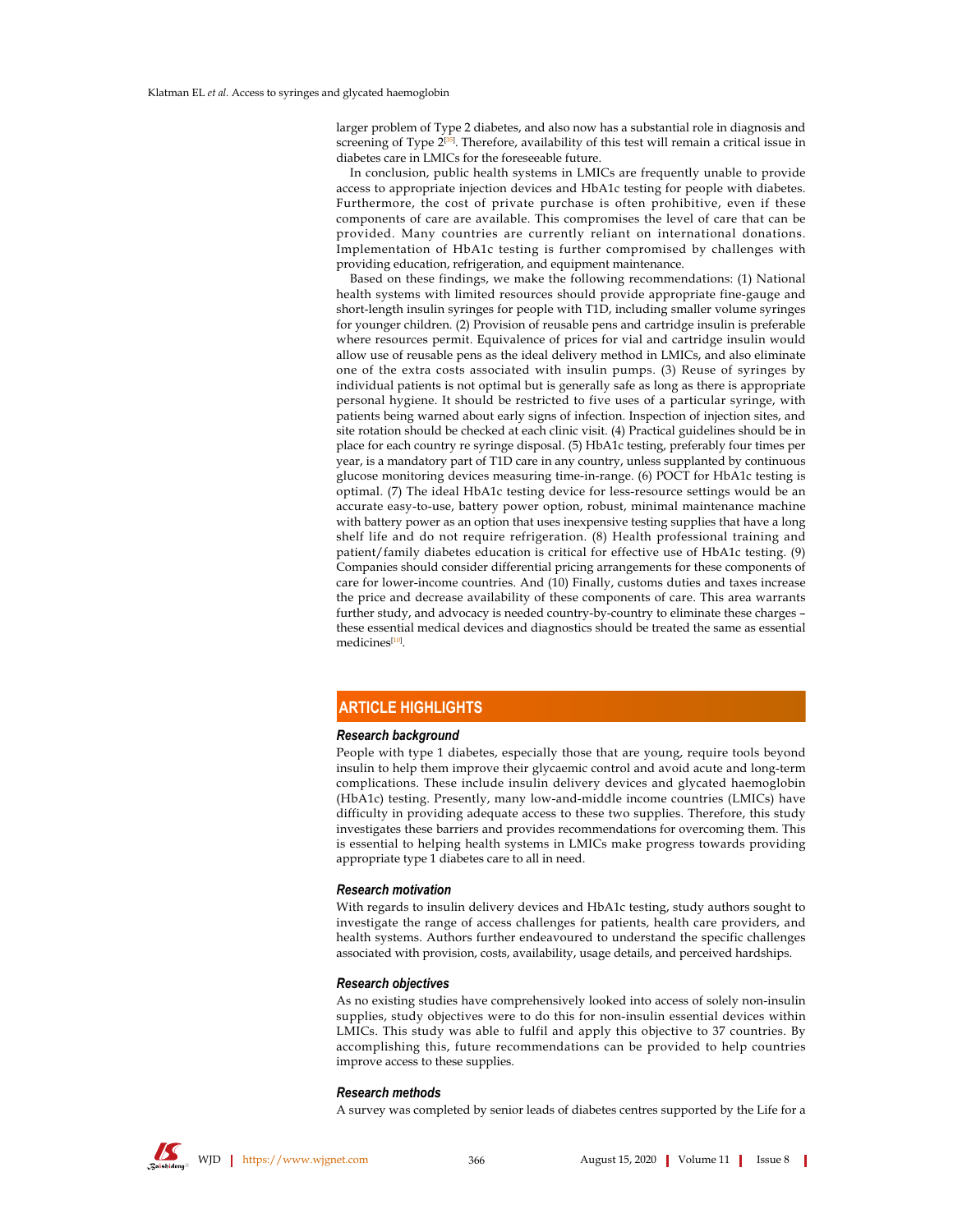Child Program. These included 37 LMICs within Africa, the Americas, Asia, Caucasus/Central Asia, and Western Pacific. Respondents ranged from national diabetes association chiefs, diabetes nongovernmental organisations, government hospitals, senior endocrinologists, Ministry of Health officials, and a mission hospital. Survey questions covered provision, cost, and availability of HbA1c testing and insulin injection devices.

#### **Research results**

For insulin injection devices, results demonstrated that roughly half of the surveyed health systems provided syringes for insulin use. Further, a number of respondents noted that their patients used syringes with suboptimal practice surrounding reuse, site rotation, and disposal. For HbA1c testing, provision across the surveyed countries was more wide-ranging. Testing was not always available even in the countries where it was provided within public health settings. In these instances, patients could only access tests at private pharmacies, where they received no financial assistance. A number of respondents noted that, as health care providers, they faced many challenges in providing testing to patients including maintaining supply stock, maintenance, and health professional education.

#### **Research conclusions**

This novel study shows that access to appropriate insulin delivery devices and HbA1c testing in LMICs is largely inadequate. For insulin delivery devices, poor access was largely due to lack of provision in health systems, stigma associated with syringes, cost, and inappropriate needle lengths, sizes, and gauges. For HbA1c testing, poor access for patients mainly stemmed from lack of availability and high purchase costs, and the taxes and tariffs levied of testing equipment within health systems. Sustaining maintenance and supply stock were further challenges. Research findings could serve as material to help patients, health care professionals, and civil society organisations advocate for increased provision of non-insulin essential diabetes supplies.

#### **Research perspectives**

When people with diabetes cannot access insulin delivery devices, challenges arise associated with needle reuse, infection, and disposal. Further, inadequate access to HbA1c testing is problematic for people with diabetes, and also challenging for their health care providers, as the information derived can help to promote effective selfmanagement and mitigate the risk of developing complications. Learning from the findings of this study, the authors encourage health systems to focus on provision of affordable and appropriate needle gauges, lengths and sizes, and accurate information on needle reuse and disposal. For HbA1c testing, it is essential that available and affordable testing be available within health systems, whereby health professionals and patients are appropriately education on usage. Preferential pricing arrangements, and reduction or elimination of taxes and tariffs are also ways to help improve access to these two supplies. Increased access means that health care providers can provide the resources necessary to enable patients to effectively lead their Type 1 diabetes selfmanagement and mitigate risks of developing complications.

## **ACKNOWLEDGEMENTS**

We thank the survey respondents in all countries for their time and insights. The centres were: The Endocrine Center (Azerbaijan), Bangladesh Institute of Research and Rehabilitation in Diabetes, Endocrine and Metabolic Disorders (BIRDEM) (Bangladesh), Centro Vivir con Diabetes (Bolivia), CHU Yalgado Ouedraogo (Burkina Faso), PNILMCNT - MSPLS (Burundi), Clinique Diabetique de Bangui (Central African Republic), MEMISA Belgique en RDC (Democratic Republic of Congo), Aprendiendo a Vivir (Dominican Republic), FUVIDA (Ecuador), Central Health Laboratory (Eritrea), Ethiopian Diabetes Association (Ethiopia), Komfo Anokye Teaching Hospital (Ghana), Asociacion Creciendo con Diabetes (Guatemala), Guyana Diabetic Association (Guyana), FHADIMAC (Haiti), Diacare, Ahmedabad (India), Diabetes Association of Jamaica (Jamaica), Ganta United Methodist Hospital (Liberia), Diabetes Society of Maldives (Maldives), Santé Diabète (Mali), AMLCD (Mauritania), Federacion Mexicana de Diabetes (Mexico), Patan Hospital (Nepal), Lagos University Teaching Hospital (Nigeria), Choe Kyong Tae Endocrine Research (North Korea), National Institute of Child Health (Pakistan), Cardinal Santos Medical Center (Philippines), Maison Bleue du Diabète (Republic of Congo), Rwandan Diabetes



**IS WJD** | https://www.wjgnet.com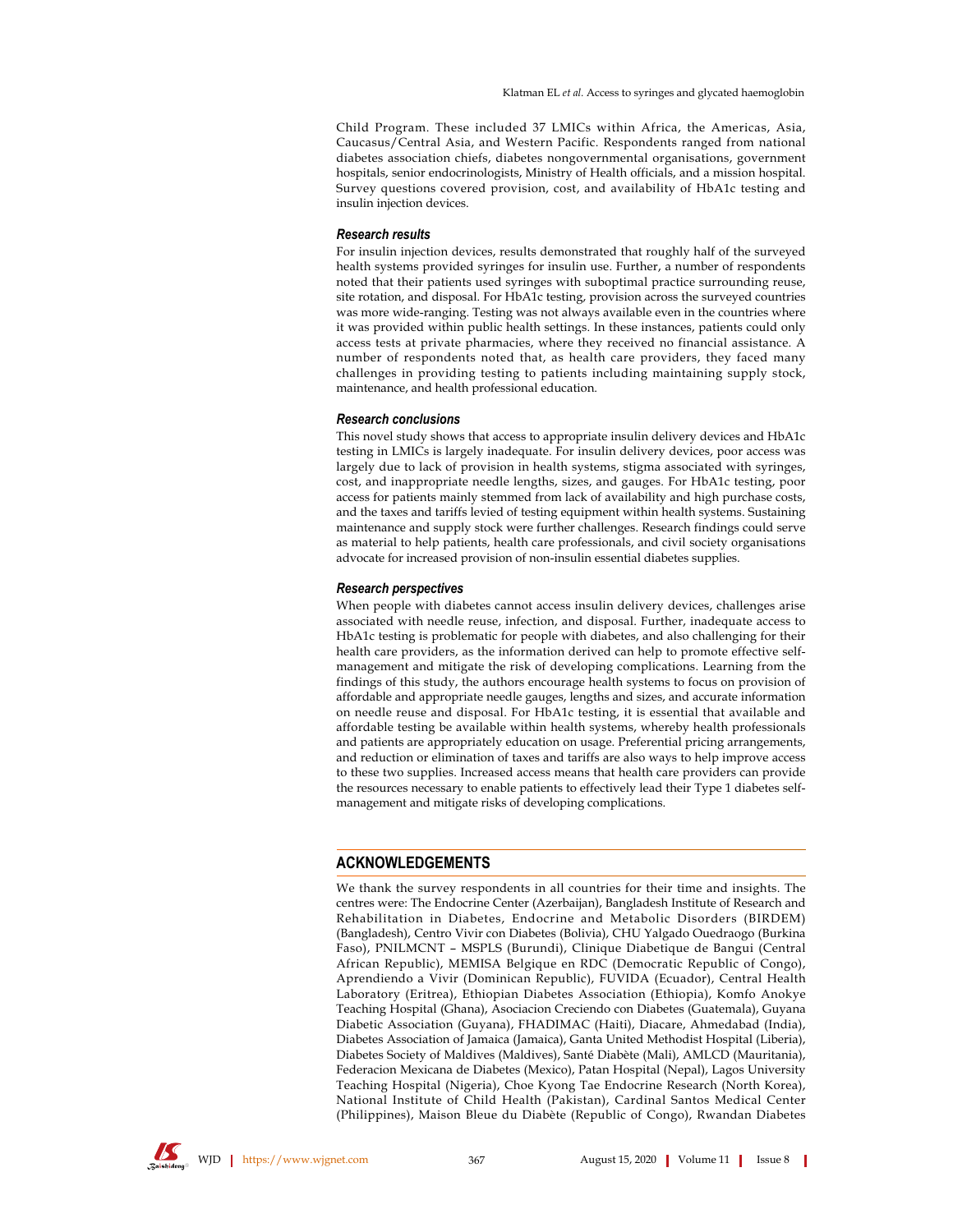Association (Rwanda), Diabetes Association of Sri Lanka (Sri Lanka), St. Lucia Diabetes and Hypertension Association (St Lucia), National Republican Endocrinology Centre (Tajikistan), Tanzanian Diabetes Association (Tanzania), Centre ATD de Prévention du Diabète (Togo), St Francis Hospital (Uganda), Endocrinological and Diabetes Association of Uzbekistan (Uzbekistan), and Hue Central Hospital (Vietnam). We also thank Jayanthi Maniam for assistance in submitting the manuscript.

#### **REFERENCES**

- **Beran D** Ewen M. Laing R. Constraints and challenges in access to insuling a global perspective *Lances* Diabetes Endocrinol 2016; 4: 275-285 [PMID: 26857998 DOI: 10.1016/S2213-8587(15)00521-5]
- 2 Cefalu WT, Dawes DE, Gavlak G, Goldman D, Herman WH, Van Nuys K, Powers AC, Taylor SI, Yatvin AL; Insulin Access and Affordability Working Group. Insulin Access and Affordability Working Group: Conclusions and Recommendations. Diabetes Care 2018; 41: 1299-1311 [PMID: 29739814 DOI: 10.2337/dci18-00191
- 3 Deeb LC, Tan MH, Alberti KG. Insulin availability among International Diabetes Federation member associations. Report of the Task Force on Insulin Distribution. Diabetes Care 1994; 17: 220-223 [PMID: 8174451 DOI: 10.2337/diacare.17.3.2201
- Yudkin JS. Insulin for the world's poorest countries. *Lancet* 2000; 355: 919-921 [PMID: 10752719 DOI: 10.1016/S0140-6736(99)09225-91
- Beran D, Yudkin JS, de Courten M. Access to care for patients with insulin-requiring diabetes in developing countries: case studies of Mozambique and Zambia. Diabetes Care 2005; 28: 2136-2140 [PMID: 16123479 DOI: 10.2337/diacare.28.9.2136]
- 6 Ogle GD, Middlehurst AC, Silink M. The IDF Life for a Child Program Index of diabetes care for children and youth. Pediatr Diabetes 2016; 17: 374-384 [PMID: 26153340 DOI: 10.1111/pedi.12296]
- Ewen M, Joosse HJ, Beran D, Laing R. Insulin prices, availability and affordability in 13 low-income and middle-income countries. *BMJ Glob Health* 2019: 4: e001410 [PMID: 31263585 DOI: 10.1136/bmigh-2019-0014101
- Gotham D, Barber MJ, Hill A. Production costs and potential prices for biosimilars of human insulin and insulin analogues. BMJ Glob Health 2018; 3: e000850 [PMID: 30271626 DOI: 10.1136/bmjgh-2018-000850]
- Kaplan W. Insulin Tariffs and Taxes Profile. Heal. Action Int 2016. Available from: URL: http://haiweb.org/wp-content/uploads/2016/04/ACCISS-Tariff-April2016\_FINAL.pdf
- Klatman EL, Jenkins AJ, Ahmedani MY, Ogle GD. Blood glucose meters and test strips: global market and 10 challenges to access in low-resource settings. Lancet Diabetes Endocrinol 2019; 7: 150-160 [PMID: 30072234 DOI: 10.1016/S2213-8587(18)30074-31
- 11 Klatman EL, McKee M, Ogle GD. Documenting and visualising progress towards Universal Health Coverage of insulin and blood glucose test strips for people with diabetes. Diabetes Res Clin Pract 2019; 157: 107859 [PMID: 31545980 DOI: 10.1016/j.diabres.2019.107859]
- 12 PATH. Diabetes Supplies: are they there when needed? 2015. Available from: URL: https://path.azureedge.net/media/documents/NCD\_nes\_long\_rpt.pdf
- 13 Danne T, Phillip M, Buckingham BA, Jarosz-Chobot P, Saboo B, Urakami T, Battelino T, Hanas R, Codner E. ISPAD Clinical Practice Consensus Guidelines 2018: Insulin treatment in children and adolescents with diabetes. Pediatr Diabetes 2018; 19 Suppl 27: 115-135 [PMID: 29999222 DOI: 10.1111/pedi.12718]
- 14 DiMeglio LA, Acerini CL, Codner E, Craig ME, Hofer SE, Pillay K, Maahs DM. ISPAD Clinical Practice Consensus Guidelines 2018: Glycemic control targets and glucose monitoring for children, adolescents, and young adults with diabetes. Pediatr Diabetes 2018; 19 Suppl 27: 105-114 [PMID: 30058221 DOI: 10.1111/pedi.127371
- 15 Ogle GD, von Oettingen JE, Middlehurst AC, Hanas R, Orchard TJ. Levels of type 1 diabetes care in children and adolescents for countries at varying resource levels. Pediatr Diabetes 2019; 20: 93-98 [PMID: 30471084 DOI: 10.1111/pedi.128011
- 16 American Diabetes Association. 2. Classification and Diagnosis of Diabetes: Standards of Medical Care in Diabetes-2019. Diabetes Care 2019; 42: S13-S28 [PMID: 30559228 DOI: 10.2337/dc19-S002]
- 17 Ogle GD, Kim H, Middlehurst AC, Silink M, Jenkins AJ. Financial costs for families of children with Type 1 diabetes in lower-income countries. Diabet Med 2016; 33: 820-826 [PMID: 26482333 DOI: 10.1111/dme.12997]
- 18 Life for a Child [Internet]. Available from: https://lfacinternational.org
- Frid AH, Kreugel G, Grassi G, Halimi S, Hicks D, Hirsch LJ, Smith MJ, Wellhoener R, Bode BW, Hirsch IB. Kalra S. Ji L. Strauss KW. New Insulin Delivery Recommendations. Mayo Clin Proc 2016: 91: 1231-1255 [PMID: 27594187 DOI: 10.1016/j.mayocp.2016.06.010]
- Frid AH, Hirsch LJ, Menchior AR, Morel DR, Strauss KW. Worldwide Injection Technique Questionnaire 20 Study: Population Parameters and Injection Practices. Mayo Clin Proc 2016: 91: 1212-1223 [PMID: 27594185 DOI: 10.1016/j.mayocp.2016.06.011]
- 21 International Society for Pediatric and Adolescent Diabetes, Life for a Child International Diabetes Federation. Pocketbook for Management of Diabetes in Childhood and Adolescence in Under-Resourced Countries 2017. Available from: https://cdn.ymaws.com/www.ispad.org/resource/resmgr/LFAC-ISPAD-Pocketbook-2nd-ed pdf
- 22 Schuler G, Pelz K, Kerp L. Is the reuse of needles for insulin injection systems associated with a higher risk of cutaneous complications? Diabetes Res Clin Pract 1992: 16: 209-212 [PMID: 1425141 DOI: 10.1016/0168-8227(92)90119-cl
- 23 Kalra S, Hirsch LJ, Frid A, Deeb A, Strauss KW. Pediatric Insulin Injection Technique: A Multi-Country Survey and Clinical Practice Implications. Diabetes Ther 2018; 9: 2291-2302 [PMID: 30242612 DOI: